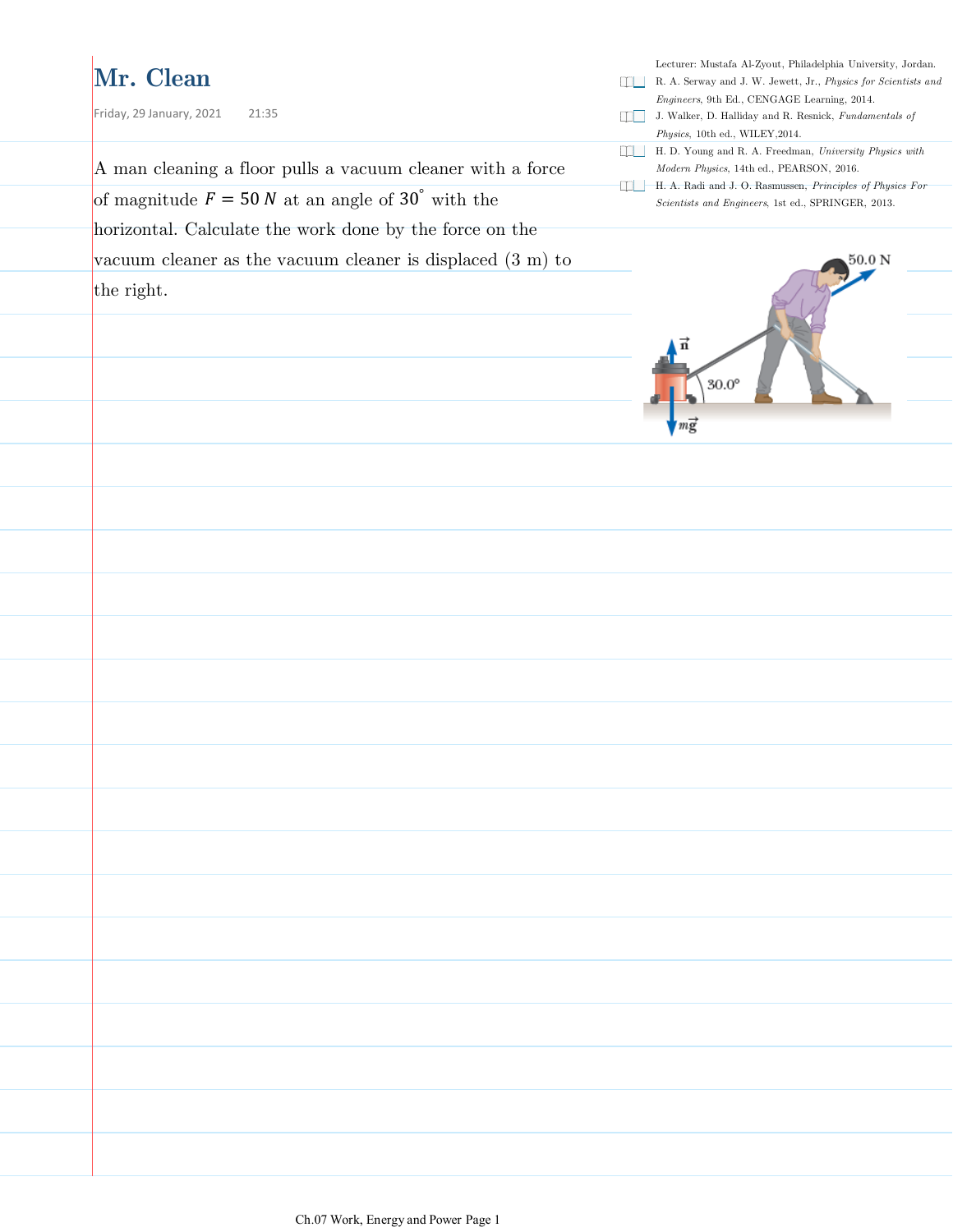| <b>Work Done by a Constant Force</b><br>Saturday, 30 January, 2021<br>15:08                                                                                                      | Lecturer: Mustafa Al-Zyout, Philadelphia University, Jordan.<br>R. A. Serway and J. W. Jewett, Jr., Physics for Scientists and<br>Engineers, 9th Ed., CENGAGE Learning, 2014.<br>J. Walker, D. Halliday and R. Resnick, Fundamentals of<br>Physics, 10th ed., WILEY, 2014. |
|----------------------------------------------------------------------------------------------------------------------------------------------------------------------------------|----------------------------------------------------------------------------------------------------------------------------------------------------------------------------------------------------------------------------------------------------------------------------|
|                                                                                                                                                                                  | H.D. Young and R. A. Freedman, University Physics with<br>Modern Physics, 14th ed., PEARSON, 2016.                                                                                                                                                                         |
| A particle moving in the xy plane undergoes a displacement                                                                                                                       | H. A. Radi and J. O. Rasmussen, Principles of Physics For<br>Scientists and Engineers, 1st ed., SPRINGER, 2013.                                                                                                                                                            |
| given by $\Delta \vec{r} = (2\hat{i} + 3\hat{j}) m$ as a constant force $\vec{F} = (5\hat{i} + 2\hat{j}) N$<br>acts on the particle. Calculate the work done by $\vec{F}$ on the |                                                                                                                                                                                                                                                                            |
| particle.                                                                                                                                                                        |                                                                                                                                                                                                                                                                            |
|                                                                                                                                                                                  |                                                                                                                                                                                                                                                                            |
|                                                                                                                                                                                  |                                                                                                                                                                                                                                                                            |
|                                                                                                                                                                                  |                                                                                                                                                                                                                                                                            |
|                                                                                                                                                                                  |                                                                                                                                                                                                                                                                            |
|                                                                                                                                                                                  |                                                                                                                                                                                                                                                                            |
|                                                                                                                                                                                  |                                                                                                                                                                                                                                                                            |
|                                                                                                                                                                                  |                                                                                                                                                                                                                                                                            |
|                                                                                                                                                                                  |                                                                                                                                                                                                                                                                            |
|                                                                                                                                                                                  |                                                                                                                                                                                                                                                                            |
|                                                                                                                                                                                  |                                                                                                                                                                                                                                                                            |
|                                                                                                                                                                                  |                                                                                                                                                                                                                                                                            |
|                                                                                                                                                                                  |                                                                                                                                                                                                                                                                            |
|                                                                                                                                                                                  |                                                                                                                                                                                                                                                                            |
|                                                                                                                                                                                  |                                                                                                                                                                                                                                                                            |
|                                                                                                                                                                                  |                                                                                                                                                                                                                                                                            |
|                                                                                                                                                                                  |                                                                                                                                                                                                                                                                            |
|                                                                                                                                                                                  |                                                                                                                                                                                                                                                                            |
|                                                                                                                                                                                  |                                                                                                                                                                                                                                                                            |
|                                                                                                                                                                                  |                                                                                                                                                                                                                                                                            |
|                                                                                                                                                                                  |                                                                                                                                                                                                                                                                            |
|                                                                                                                                                                                  |                                                                                                                                                                                                                                                                            |
|                                                                                                                                                                                  |                                                                                                                                                                                                                                                                            |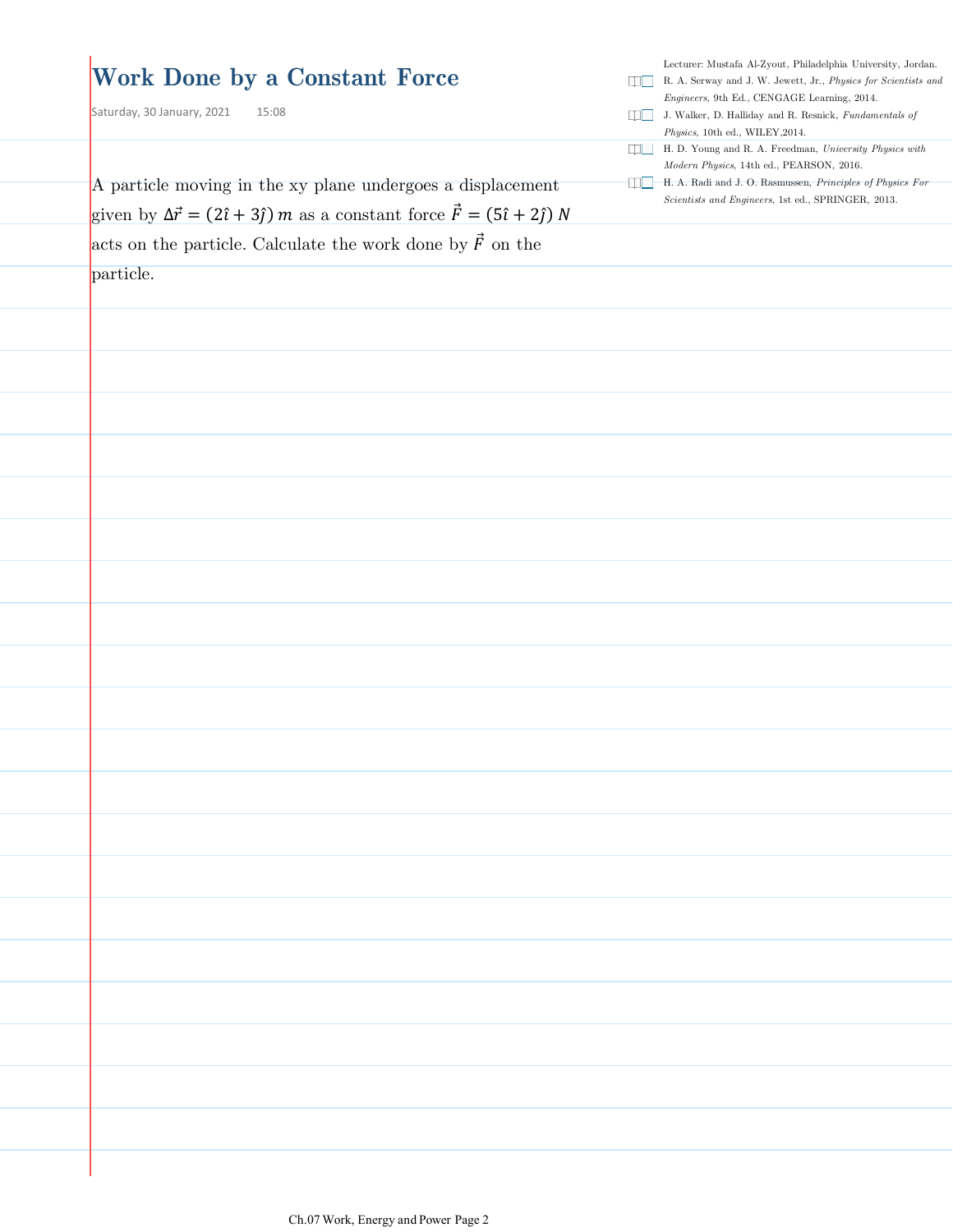### **Work Done by a Varying Force - Area**

A force acting on a particle varies with x as shown. Calculate the work done by the force on the particle

as it moves from  $x = 1$  m to  $x = 7$  m.

Saturday, 30 January, 2021 15:08

- R. A. Serway and J. W. Jewett, Jr., *Physics for Scientists and Engineers*, 9th Ed., CENGAGE Learning, 2014.
- J. Walker, D. Halliday and R. Resnick, *Fundamentals of Physics*, 10th ed., WILEY,2014.
- H. D. Young and R. A. Freedman, *University Physics with Modern Physics*, 14th ed., PEARSON, 2016.
- H. A. Radi and J. O. Rasmussen, *Principles of Physics For Scientists and Engineers*, 1st ed., SPRINGER, 2013.

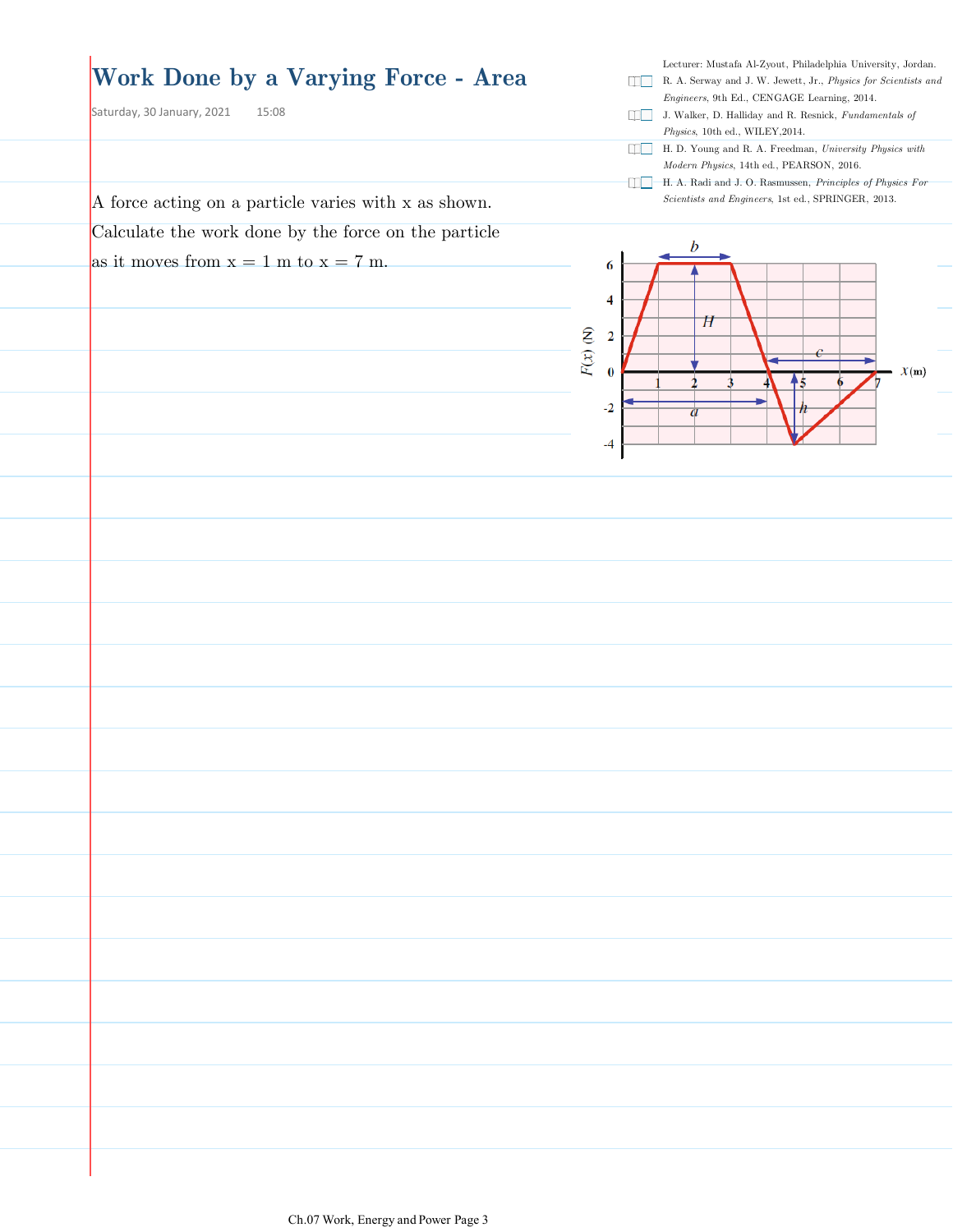| Force $\vec{F} = (3x^2\hat{i} + 4\hat{j}) N$ with x in meters, acts on a particle, changing<br>Physics, 10th ed., WILEY, 2014.<br>only the kinetic energy of the particle. How much work is done on the<br>particle as it moves from coordinates $(2 \text{ m}, 3 \text{ m})$ to $(3 \text{ m}, 0 \text{ m})$ ?<br>2013. | Work Done by a Varying Force - Integration<br>Saturday, 30 January, 2021<br>15:08 | Lecturer: Mustafa Al-Zyout, Philadelphia University,<br>Jordan.<br>R. A. Serway and J. W. Jewett, Jr., Physics for<br>Scientists and Engineers, 9th Ed., CENGAGE Learning,<br>2014.                                                                                               |
|--------------------------------------------------------------------------------------------------------------------------------------------------------------------------------------------------------------------------------------------------------------------------------------------------------------------------|-----------------------------------------------------------------------------------|-----------------------------------------------------------------------------------------------------------------------------------------------------------------------------------------------------------------------------------------------------------------------------------|
|                                                                                                                                                                                                                                                                                                                          |                                                                                   | J. Walker, D. Halliday and R. Resnick, Fundamentals of<br>H. D. Young and R. A. Freedman, University Physics<br>with Modern Physics, 14th ed., PEARSON, 2016.<br>H. A. Radi and J. O. Rasmussen, <i>Principles of Physics</i><br>For Scientists and Engineers, 1st ed., SPRINGER, |
|                                                                                                                                                                                                                                                                                                                          |                                                                                   |                                                                                                                                                                                                                                                                                   |
|                                                                                                                                                                                                                                                                                                                          |                                                                                   |                                                                                                                                                                                                                                                                                   |
|                                                                                                                                                                                                                                                                                                                          |                                                                                   |                                                                                                                                                                                                                                                                                   |
|                                                                                                                                                                                                                                                                                                                          |                                                                                   |                                                                                                                                                                                                                                                                                   |
|                                                                                                                                                                                                                                                                                                                          |                                                                                   |                                                                                                                                                                                                                                                                                   |
|                                                                                                                                                                                                                                                                                                                          |                                                                                   |                                                                                                                                                                                                                                                                                   |
|                                                                                                                                                                                                                                                                                                                          |                                                                                   |                                                                                                                                                                                                                                                                                   |
|                                                                                                                                                                                                                                                                                                                          |                                                                                   |                                                                                                                                                                                                                                                                                   |
|                                                                                                                                                                                                                                                                                                                          |                                                                                   |                                                                                                                                                                                                                                                                                   |
|                                                                                                                                                                                                                                                                                                                          |                                                                                   |                                                                                                                                                                                                                                                                                   |
|                                                                                                                                                                                                                                                                                                                          |                                                                                   |                                                                                                                                                                                                                                                                                   |
|                                                                                                                                                                                                                                                                                                                          |                                                                                   |                                                                                                                                                                                                                                                                                   |
|                                                                                                                                                                                                                                                                                                                          |                                                                                   |                                                                                                                                                                                                                                                                                   |
|                                                                                                                                                                                                                                                                                                                          |                                                                                   |                                                                                                                                                                                                                                                                                   |
|                                                                                                                                                                                                                                                                                                                          |                                                                                   |                                                                                                                                                                                                                                                                                   |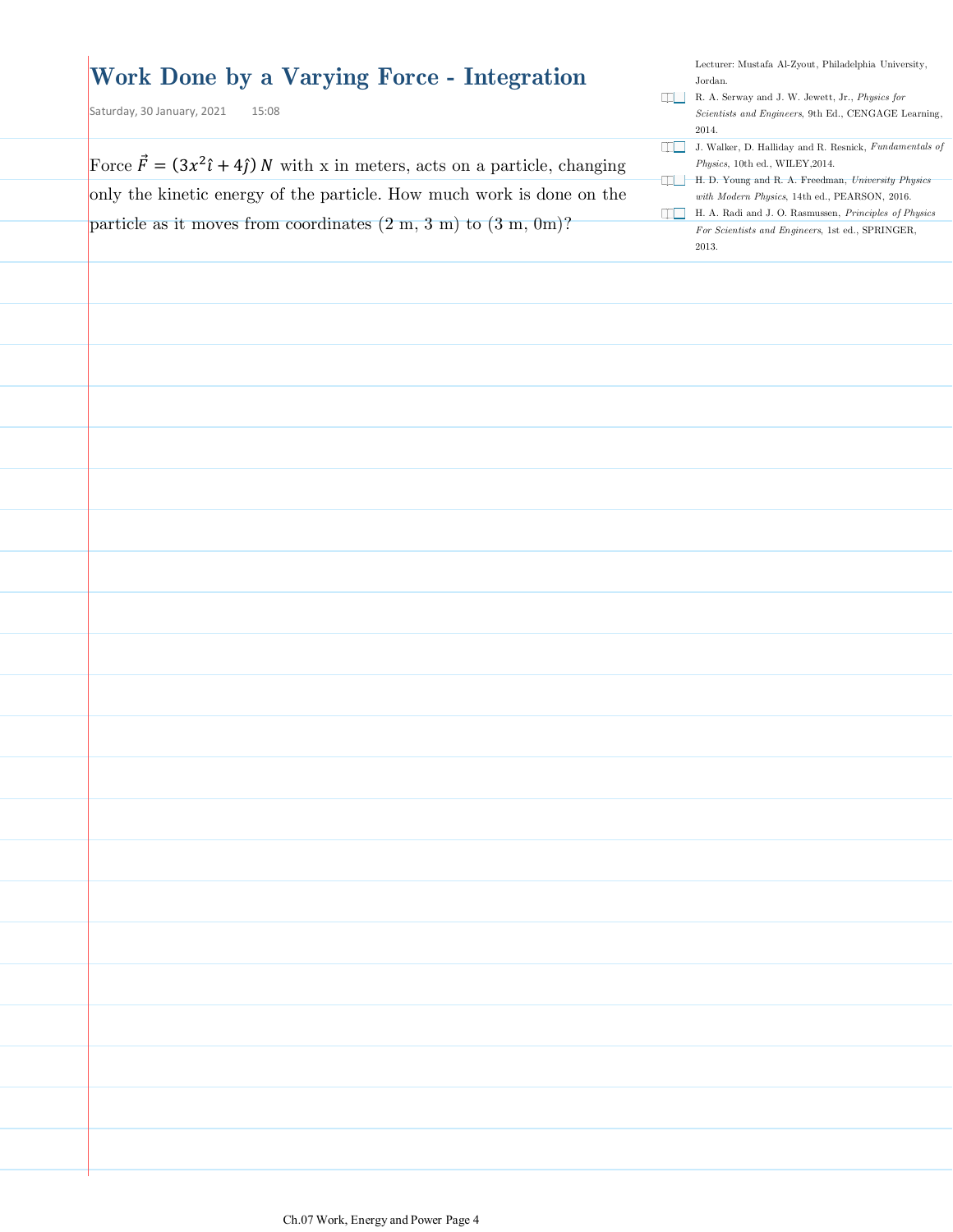#### **Work done by two constant force**

Saturday, 30 January, 2021 15:09

A  $6$   $kg$  block initially at rest is pulled to the right along a frictionless, horizontal surface by a constant horizontal force of 12 N. Find the block's speed after it has moved  $3 m$ .

- R. A. Serway and J. W. Jewett, Jr., *Physics for Scientists and Engineers*, 9th Ed., CENGAGE Learning, 2014.
- J. Walker, D. Halliday and R. Resnick, *Fundamentals of Physics*, 10th ed., WILEY,2014.
- H. D. Young and R. A. Freedman, *University Physics with Modern Physics*, 14th ed., PEARSON, 2016.
- H. A. Radi and J. O. Rasmussen, *Principles of Physics For Scientists and Engineers*, 1st ed., SPRINGER, 2013.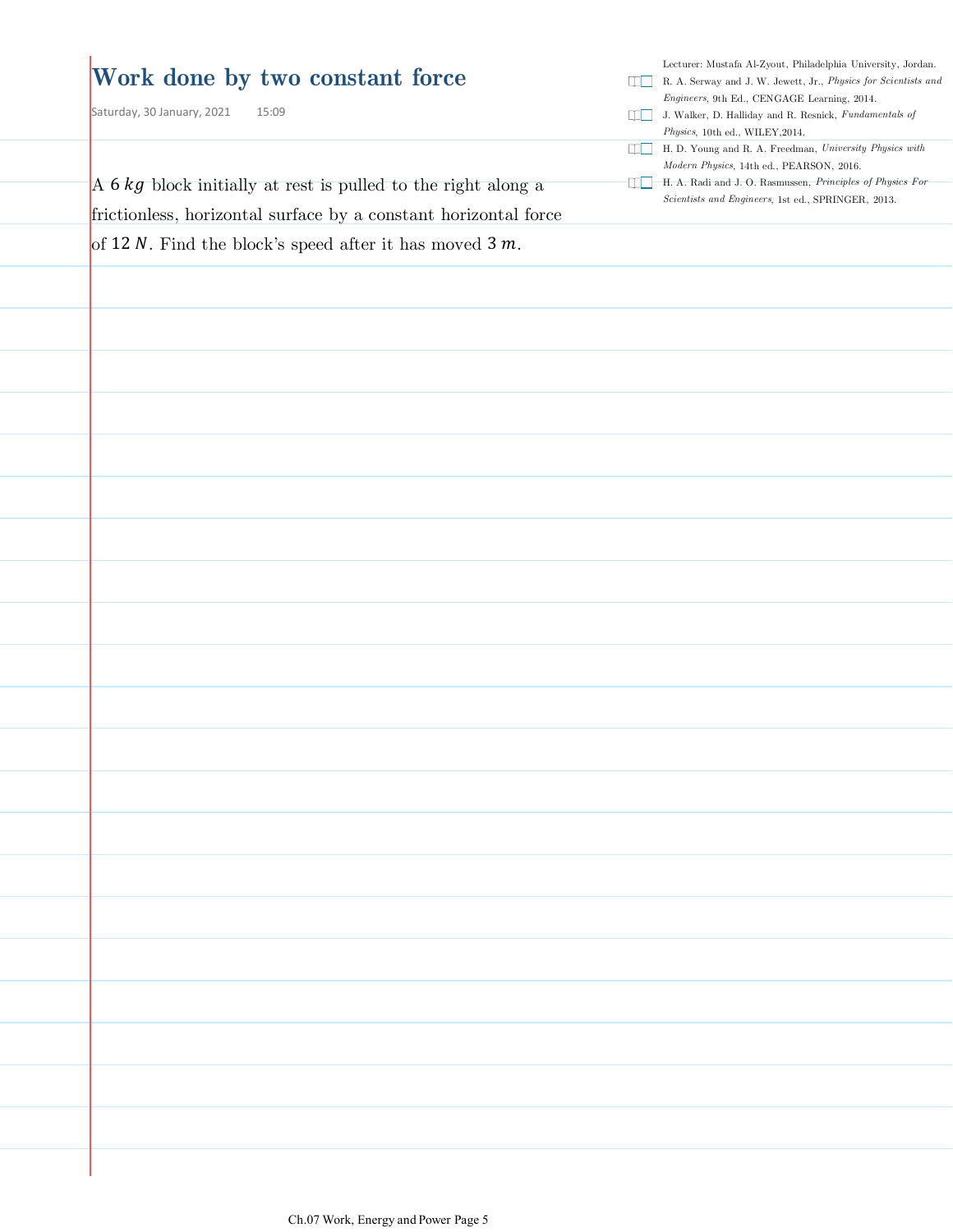### **Work done by two constant forces, industrial spies**

Saturday, 30 January, 2021 15:10

The Figure shows two industrial spies sliding an initially stationary 225 kg floor safe a displacement of magnitude 8.5 m, straight toward their truck. The push  $\vec{F}_1$  of spy 001 is 12 N, directed at an angle of 30<sup>°</sup> downward from the horizontal; the pull  $\vec{F}_2$  of spy 002 is 10 N, directed at  $40^{\circ}$  above the horizontal. The magnitudes and directions of these forces do not change as the safe moves, and the floor and safe make frictionless contact.

- $\circ$  What is the work done on the safe by applied force  $\vec{F}_1$ ?
- $\circ$  What is the work done on the safe by applied force  $\vec{F}_2$ ?
- What is the work done on the safe by the normal force?
- What is the work done on the safe by the gravitational force?
- What is the net work done on the safe?
- The safe is initially stationary. What is its speed at the end of the 8.50 m displacement?

| Lecturer: Mustafa Al-Zyout, Philadelphia               |
|--------------------------------------------------------|
| University, Jordan.                                    |
| R. A. Serway and J. W. Jewett, Jr., <i>Physics for</i> |
| <i>Scientists and Engineers</i> , 9th Ed., CENGAGE     |
| Learning, 2014.                                        |
| J. Walker, D. Halliday and R. Resnick,                 |
| <i>Fundamentals of Physics, 10th ed., WILEY, 2014.</i> |
| H. D. Young and R. A. Freedman, University             |
| Physics with Modern Physics, 14th ed.,                 |
| PEARSON, 2016.                                         |
| H. A. Radi and J. O. Rasmussen, <i>Principles of</i>   |
| Physics For Scientists and Engineers, 1st ed.,         |
| SPRINGER, 2013.                                        |
|                                                        |

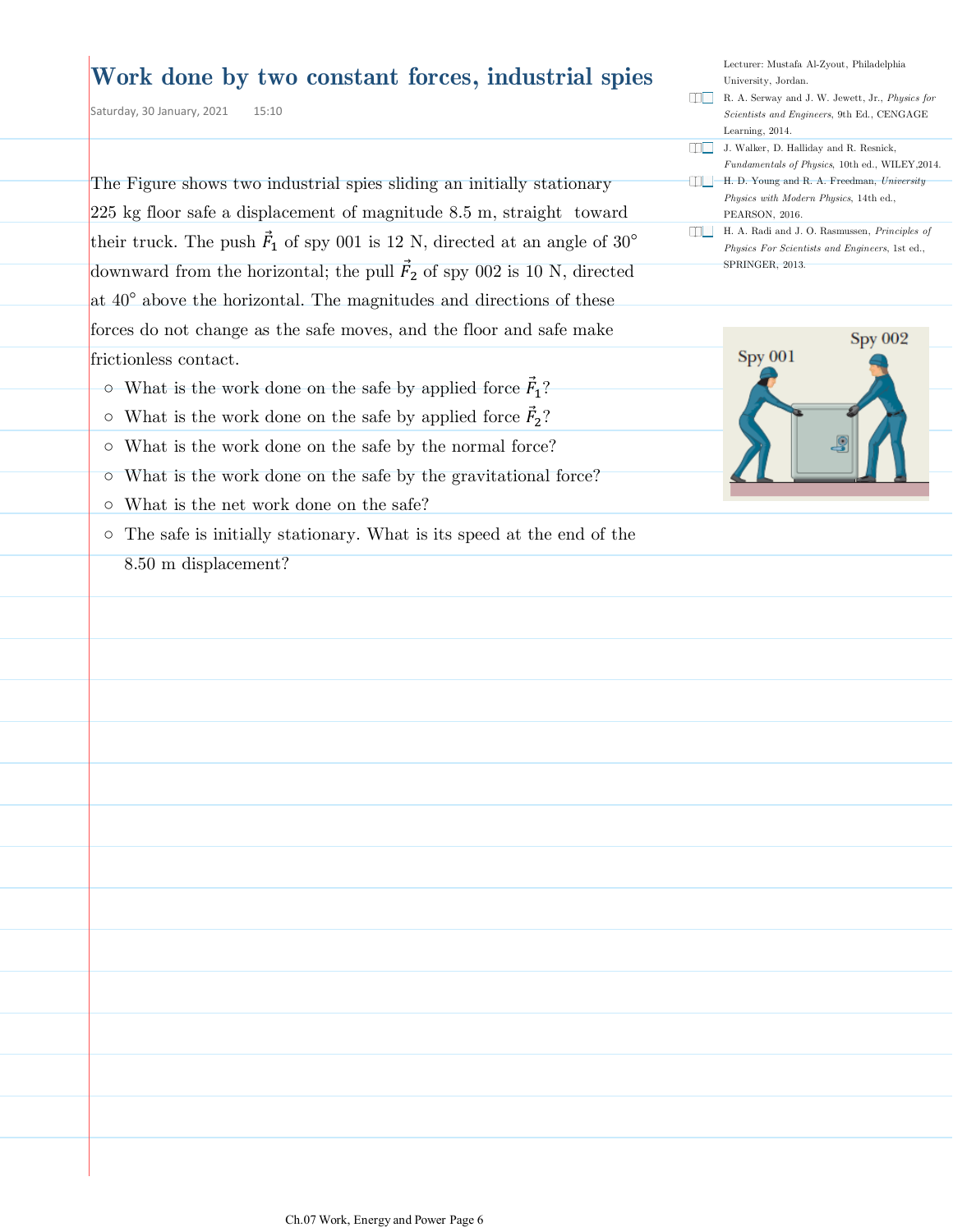### **Work done by a constant force in unit-vector notation**

Saturday, 30 January, 2021 15:09

Lecturer: Mustafa Al-Zyout, Philadelphia University, Jordan. R. A. Serway and J. W. Jewett, Jr., *Physics for Scientists and Engineers*, 9th Ed., CENGAGE Learning, 2014. J. Walker, D. Halliday and R. Resnick, *Fundamentals of Physics*, 10th ed., WILEY,2014. H. D. Young and R. A. Freedman, *University Physics with Modern Physics*, 14th ed., PEARSON, 2016. H. A. Radi and J. O. Rasmussen, *Principles of Physics For Scientists and* 

*Engineers*, 1st ed., SPRINGER, 2013.

| During a storm, a crate is sliding across a slick, oily parking lot through                      |
|--------------------------------------------------------------------------------------------------|
| a displacement $\Delta \vec{r} = (-3\hat{i}) m$ while a steady wind pushes against the           |
|                                                                                                  |
| crate with a force $\vec{F} = (2\hat{i} - 6\hat{j}) N$ . If the crate has a kinetic energy of 10 |
| J at the beginning of displacement, what is its kinetic energy at the                            |
|                                                                                                  |
| end?                                                                                             |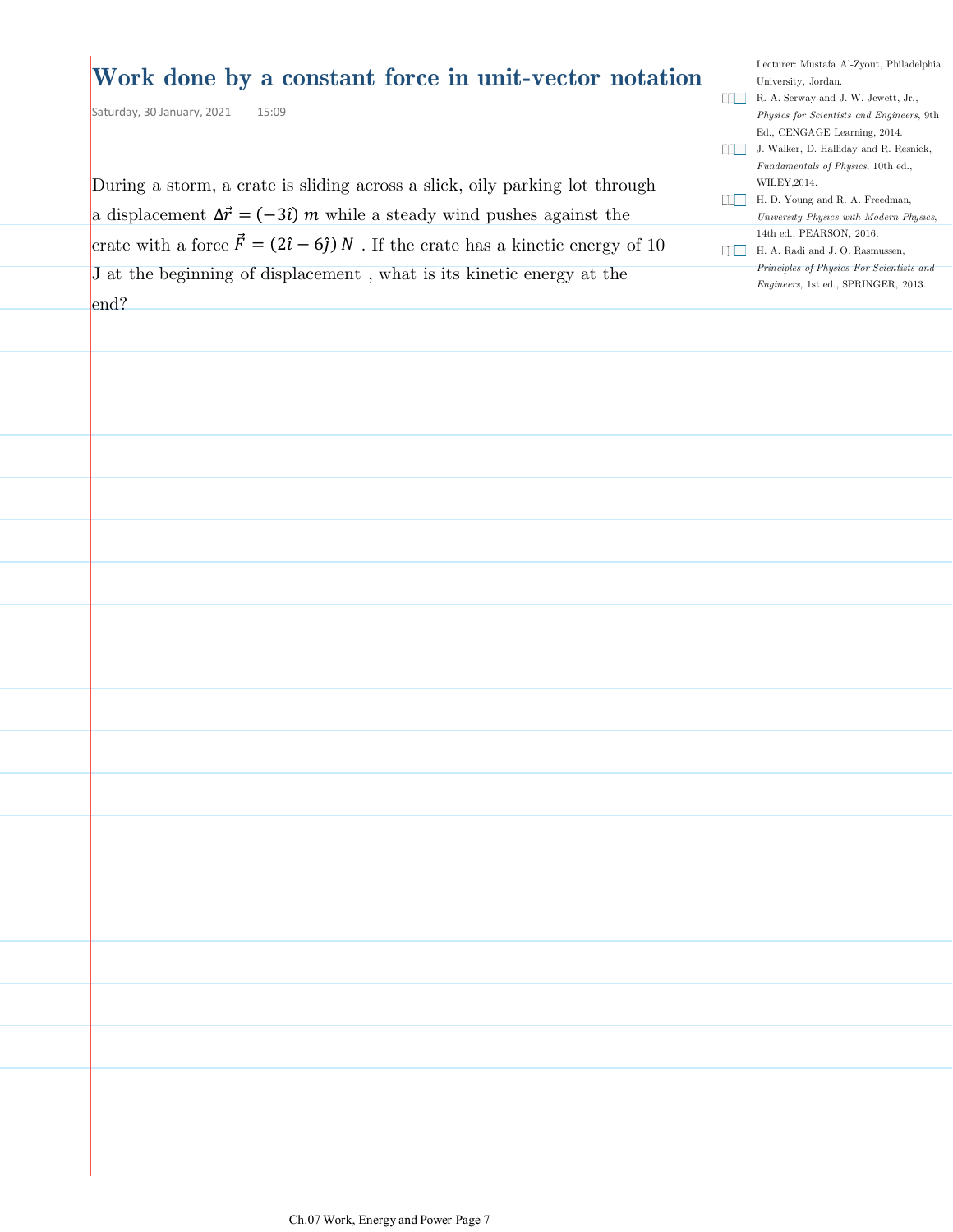# **Choosing reference level for gravitational potential energy,**

### **sloth**

Saturday, 30 January, 2021 15:10

A 2 kg sloth hangs 5 m above the ground.

- What is the gravitational potential energy of the sloth–Earth system if we take the reference point  $y = 0$  to be:
	- at the ground,
	- at a balcony floor that is 3 m above the ground,
	- at the limb, and
	- 1 m above the limb?
- The sloth drops to the ground. For each choice of reference point, what is the change in the potential energy of the sloth-Earth system due to the fall?



Lecturer: Mustafa Al-Zyout, Philadelphia University, Jordan. R. A. Serway and J. W. Jewett, Jr., *Physics for Scientists and Engineers*, 9th Ed., CENGAGE Learning, 2014. J. Walker, D. Halliday and R. Resnick, *Fundamentals of Physics*, 10th ed., WILEY,2014. H. D. Young and R. A. Freedman, *University Physics with Modern Physics*, 14th ed., PEARSON, 2016. H. A. Radi and J. O. Rasmussen, *Principles of Physics For Scientists and Engineers*, 1st ed., SPRINGER, 2013.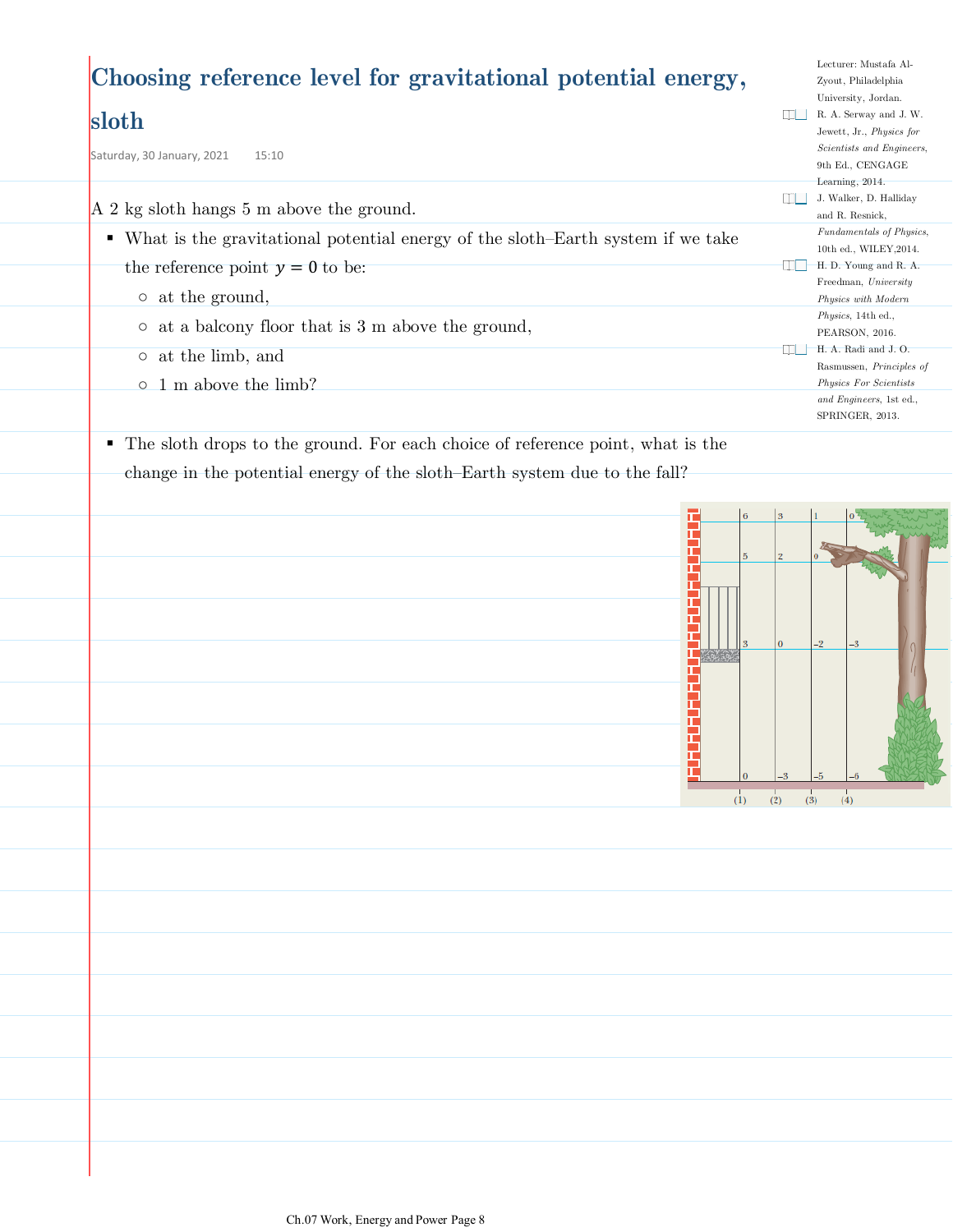### **Does the Ramp Lessen the Work Required?**

Saturday, 30 January, 2021  $15:11$ 

A man wishes to load a refrigerator onto a truck using a ramp at angle  $\theta$  as shown. Suppose the refrigerator is wheeled on a hand truck up the ramp at constant speed. Determine the work done by the man.

- R. A. Serway and J. W. Jewett, Jr., *Physics for Scientists and Engineers*, 9th Ed., CENGAGE Learning, 2014.
- J. Walker, D. Halliday and R. Resnick, *Fundamentals of Physics*, 10th ed., WILEY,2014.
- H. D. Young and R. A. Freedman, *University Physics with Modern Physics*, 14th ed., PEARSON, 2016.
- H. A. Radi and J. O. Rasmussen, *Principles of Physics For Scientists and Engineers*, 1st ed., SPRINGER, 2013.

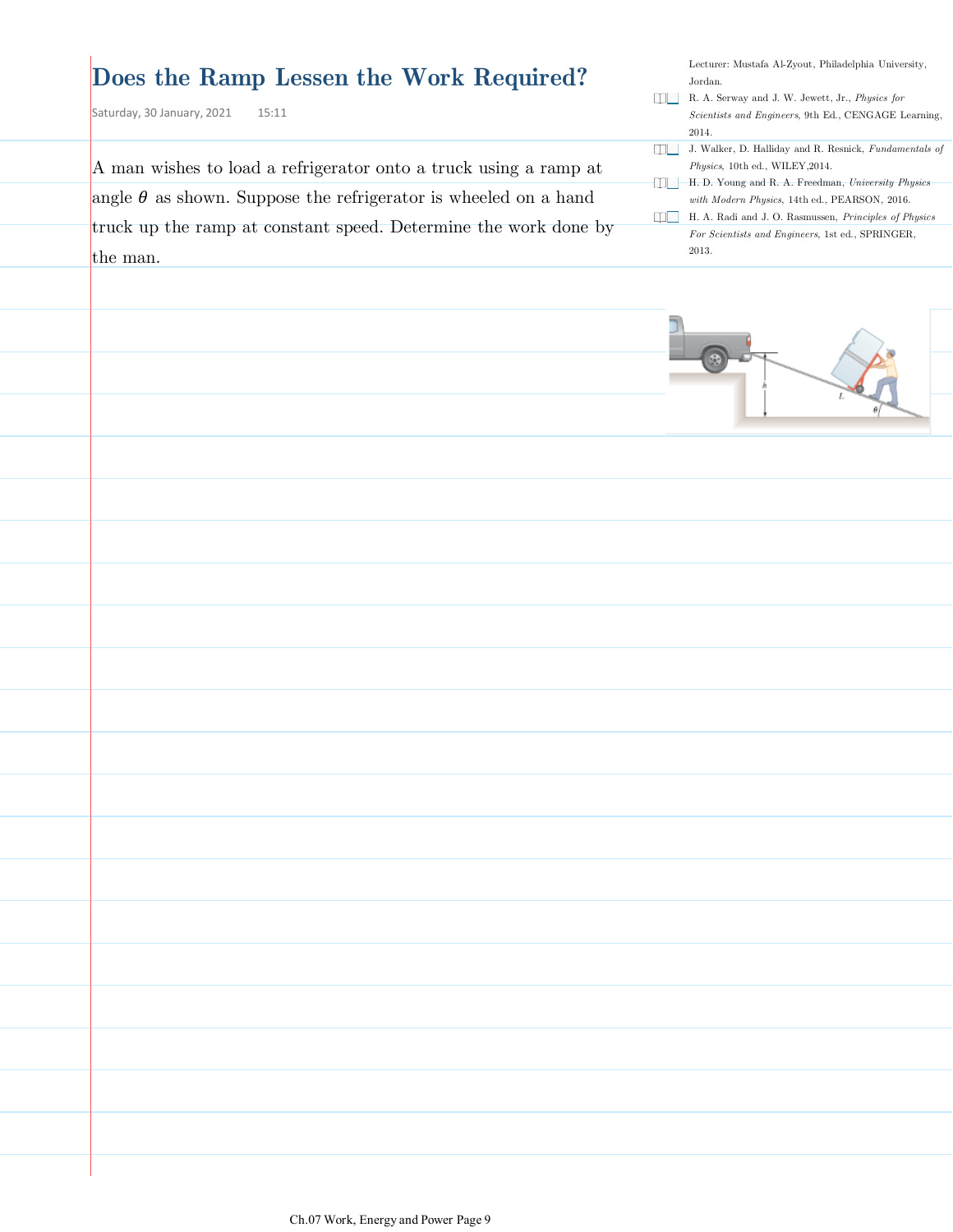### **Equivalent paths for calculating work, slippery cheese**

The figure shows a 2 kg block of slippery cheese that slides along a

frictionless track from point (a) to point (b). The cheese travels through a total distance of 2 m along the track, and a net vertical distance of 0.8 m. How much work is done on the cheese by the gravitational force during the

Saturday, 30 January, 2021 15:11

slide?

Philadelphia University, Jordan. R. A. Serway and J. W. Jewett, Jr., *Physics for Scientists and Engineers*, 9th Ed., CENGAGE Learning, 2014. J. Walker, D. Halliday and R. Resnick, *Fundamentals of Physics*, 10th ed., WILEY,2014. H. D. Young and R. A. Freedman, *University Physics with Modern Physics*, 14th ed., PEARSON, 2016. H. A. Radi and J. O. Rasmussen, *Principles of Physics For Scientists* 

Lecturer: Mustafa Al-Zyout,

 $\bar{b}$ 

*and Engineers*, 1st ed., SPRINGER, 2013.

Ch.07 Work, Energy and Power Page 10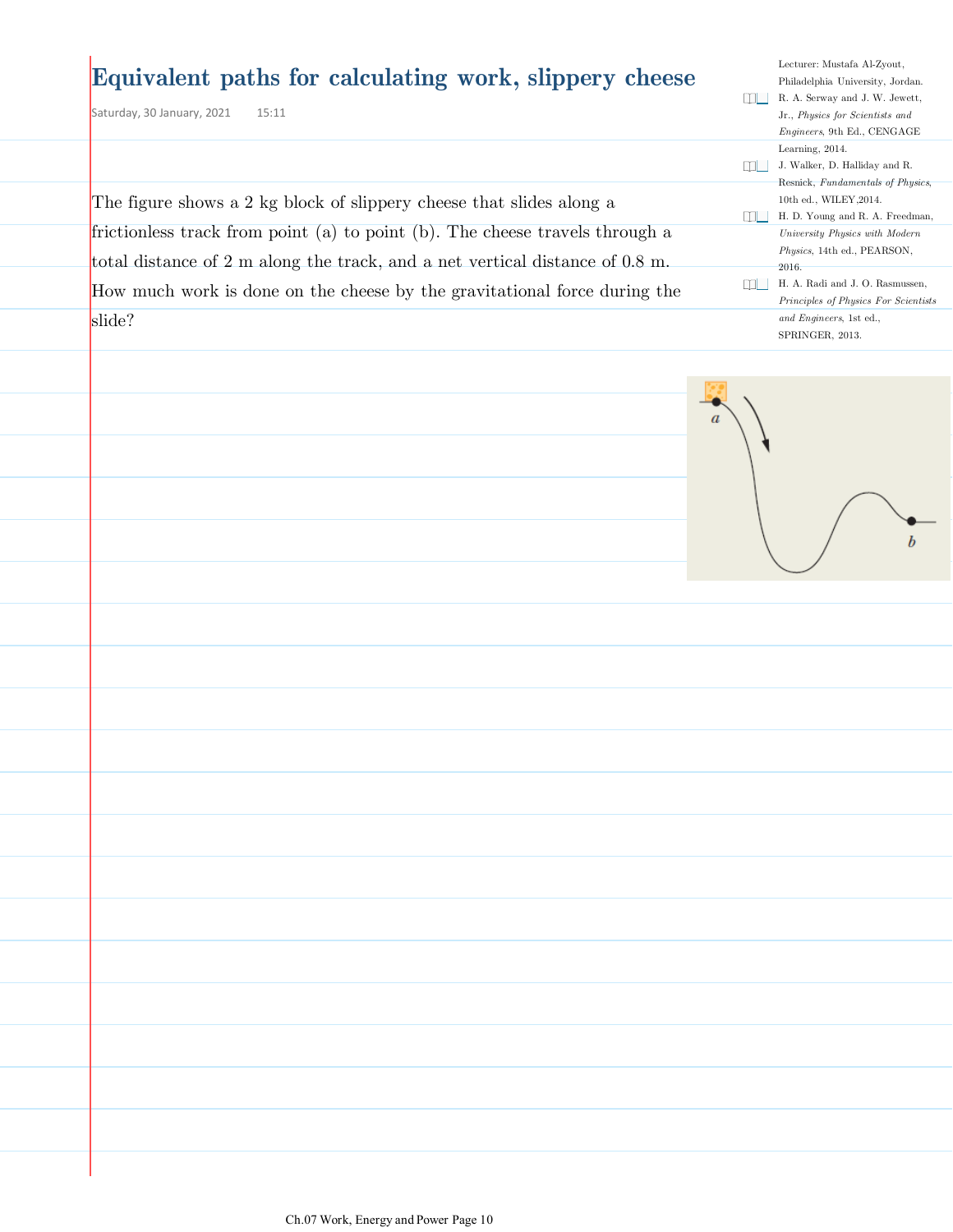| <b>Relationship Between Conservative Forces and Potential</b>                            |              | Lecturer: Mustafa Al-Zyout, Philadelphia<br>University, Jordan.                                           |
|------------------------------------------------------------------------------------------|--------------|-----------------------------------------------------------------------------------------------------------|
| $\rm{Energy-1}$                                                                          | <b>THEFT</b> | R. A. Serway and J. W. Jewett, Jr., Physics<br>for Scientists and Engineers, 9th Ed.,                     |
| Saturday, 30 January, 2021<br>15:13                                                      |              | CENGAGE Learning, 2014.<br>  J. Walker, D. Halliday and R. Resnick,<br>Fundamentals of Physics, 10th ed., |
| A single conservative force acts on a $5 \text{ kg}$ particle within a system due to its | $\Box$       | WILEY, 2014.<br>H. D. Young and R. A. Freedman,                                                           |
| interaction with the rest of the system. The equation $F_x = 2x + 4$ describes the       |              | University Physics with Modern Physics,<br>14th ed., PEARSON, 2016.                                       |
| force, where $F_x$ is in Newtons and x is in meters. As the particle moves along         | <b>UPLE</b>  | H. A. Radi and J. O. Rasmussen, Principles                                                                |
| the x axis from $x = 1$ m to $x = 5$ m, calculate:                                       |              | of Physics For Scientists and Engineers, 1st<br>ed., SPRINGER, 2013.                                      |
| $\circ$ the work done by this force on the particle,                                     |              |                                                                                                           |
| o the change in the potential energy of the system, and                                  |              |                                                                                                           |
| $\circ$ the kinetic energy the particle has at $x = 5m$ if its speed is 3 m/s at x       |              |                                                                                                           |
| $= 1 m.$                                                                                 |              |                                                                                                           |
|                                                                                          |              |                                                                                                           |
|                                                                                          |              |                                                                                                           |
|                                                                                          |              |                                                                                                           |
|                                                                                          |              |                                                                                                           |
|                                                                                          |              |                                                                                                           |
|                                                                                          |              |                                                                                                           |
|                                                                                          |              |                                                                                                           |
|                                                                                          |              |                                                                                                           |
|                                                                                          |              |                                                                                                           |
|                                                                                          |              |                                                                                                           |
|                                                                                          |              |                                                                                                           |
|                                                                                          |              |                                                                                                           |
|                                                                                          |              |                                                                                                           |
|                                                                                          |              |                                                                                                           |
|                                                                                          |              |                                                                                                           |
|                                                                                          |              |                                                                                                           |
|                                                                                          |              |                                                                                                           |
|                                                                                          |              |                                                                                                           |
|                                                                                          |              |                                                                                                           |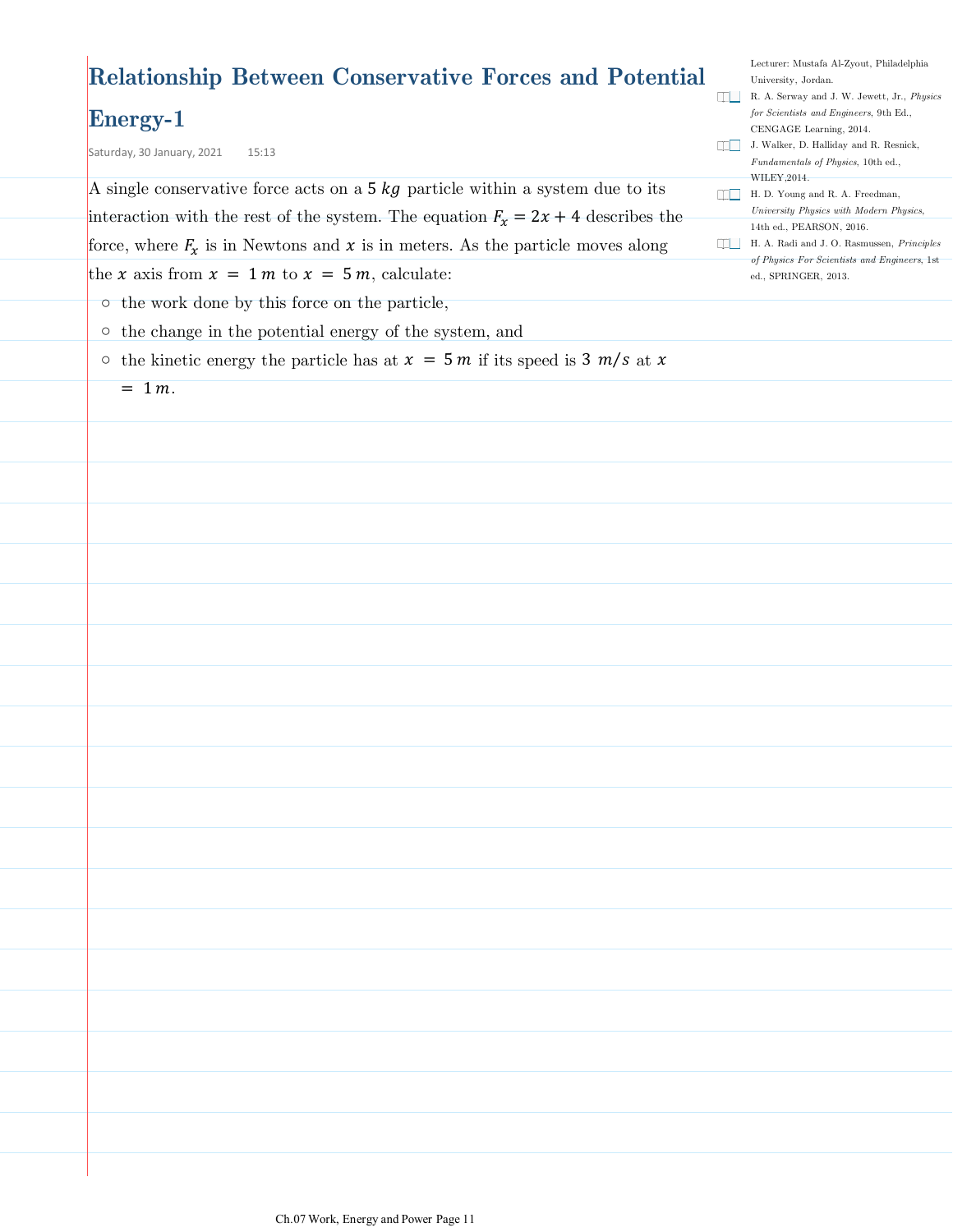### **Relationship Between Conservative Forces and Potential**

### **Energy-2**

| $\frac{1}{2}$<br>Saturday, 30 January, 2021<br>15:13                                         |           | R. A. Serway and J. W.<br>Jewett, Jr., Physics for |
|----------------------------------------------------------------------------------------------|-----------|----------------------------------------------------|
|                                                                                              |           | Scientists and Engineers,<br>9th Ed., CENGAGE      |
| A potential energy function for a system in which a three-dimensional force acts is          |           | Learning, 2014.                                    |
| of the form $U(x, y, z) = 3x^3y - 7xz$ . Find the force that acts at the point $(x, y, z)$ . | an a      | J. Walker, D. Halliday<br>and R. Resnick,          |
|                                                                                              |           | Fundamentals of Physics,                           |
|                                                                                              | $\Box$    | 10th ed., WILEY, 2014.<br>H. D. Young and R. A.    |
|                                                                                              |           | Freedman, University                               |
|                                                                                              |           | Physics with Modern                                |
|                                                                                              |           | Physics, 14th ed.,<br>PEARSON, 2016.               |
|                                                                                              | <b>MT</b> | H. A. Radi and J. O.                               |
|                                                                                              |           | Rasmussen, Principles of<br>Physics For Scientists |
|                                                                                              |           | and Engineers, 1st ed.,                            |
|                                                                                              |           | SPRINGER, 2013.                                    |
|                                                                                              |           |                                                    |
|                                                                                              |           |                                                    |
|                                                                                              |           |                                                    |
|                                                                                              |           |                                                    |
|                                                                                              |           |                                                    |
|                                                                                              |           |                                                    |
|                                                                                              |           |                                                    |
|                                                                                              |           |                                                    |
|                                                                                              |           |                                                    |
|                                                                                              |           |                                                    |
|                                                                                              |           |                                                    |
|                                                                                              |           |                                                    |
|                                                                                              |           |                                                    |
|                                                                                              |           |                                                    |
|                                                                                              |           |                                                    |
|                                                                                              |           |                                                    |
|                                                                                              |           |                                                    |
|                                                                                              |           |                                                    |
|                                                                                              |           |                                                    |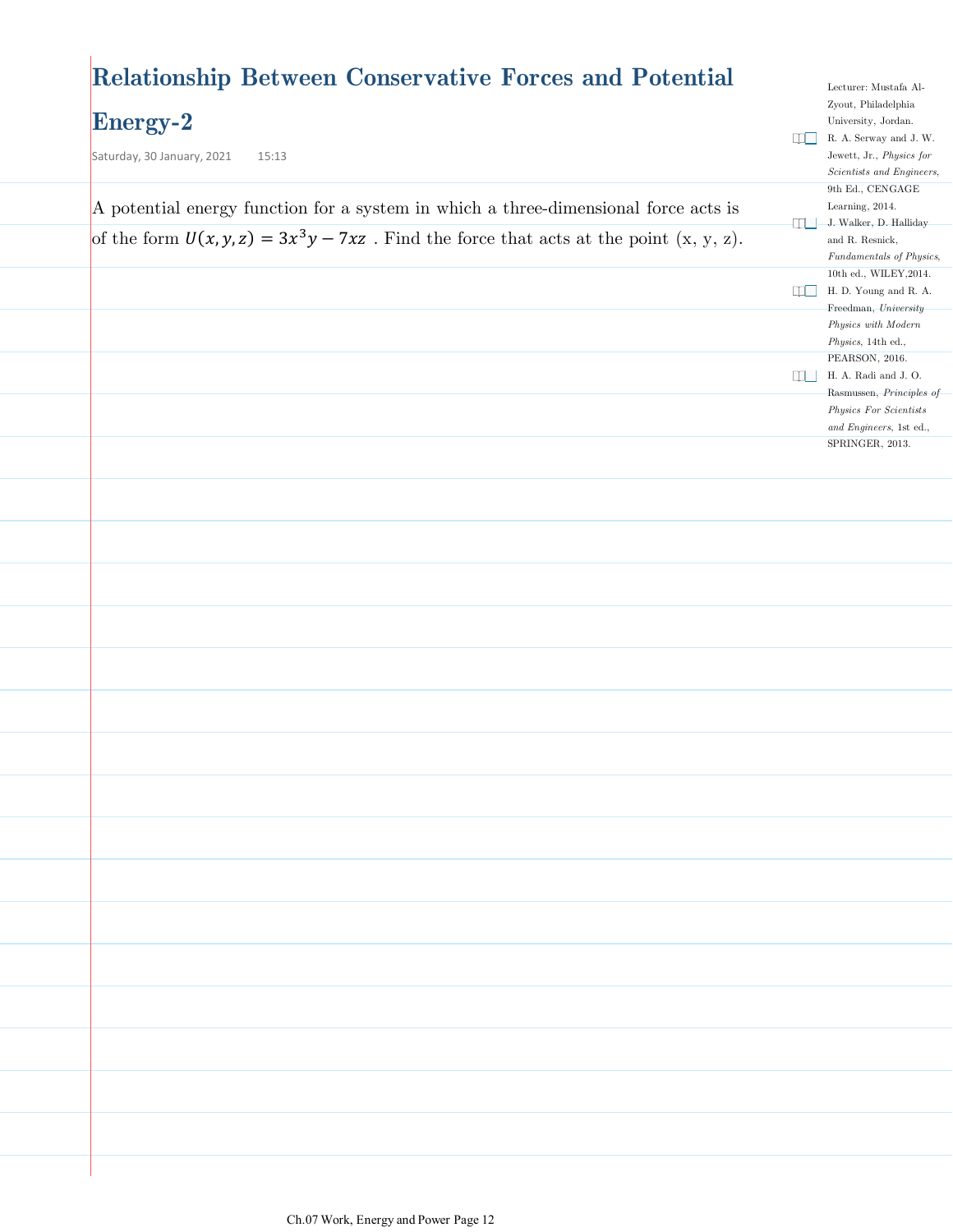### **Relationship Between Conservative Forces and Potential**

#### **Energy-3**

Saturday, 30 January, 2021  $15:14$ 

A small block with mass  $0.04 \text{ kg}$  is moving in the xy-plane. The net force on the block is described by the potential energy function  $U(x, y) = 15.8x^2 - 13.6y^3$ . What are the magnitude and direction of the acceleration of the block when it is at the point  $(x = 0.3 m, y = 0.6 m)$ ?

Lecturer: Mustafa Al-Zyout, Philadelphia University, Jordan. R. A. Serway and J. W. Jewett, Jr., *Physics for Scientists and Engineers*, 9th Ed., CENGAGE Learning, 2014. J. Walker, D. Halliday and R. Resnick, *Fundamentals of Physics*, 10th ed., WILEY,2014. H. D. Young and R. A. Freedman, *University Physics with Modern Physics*, 14th ed., PEARSON, 2016.  $\Box$  <br> <br>H. A. Radi and J. O. Rasmussen, *Principles of Physics For Scientists and Engineers*, 1st ed., SPRINGER, 2013.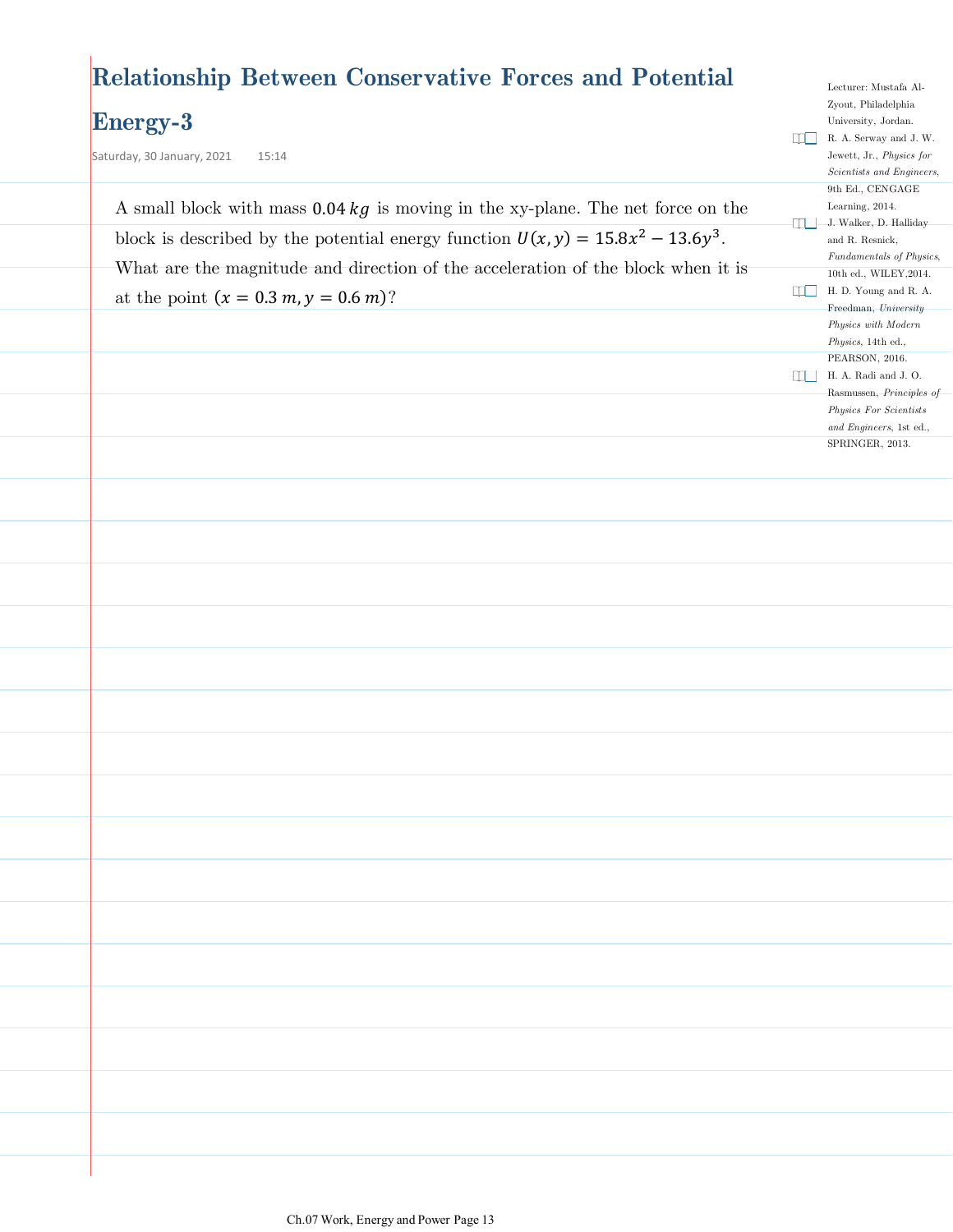### **Power Delivered by an Elevator Motor**

Saturday, 30 January, 2021 15:14

An elevator car has a mass of  $1600 kg$  and is carrying passengers having a combined mass of 200  $kg$ . A constant friction force of 4000  $N$  retards its motion.

 $\circ$  How much power must a motor deliver to lift the elevator car and its passengers at a constant speed of  $3 \frac{m}{s}$ ?

What power must the motor deliver at the instant the speed of the ○ elevator is  $\nu$  if the motor is designed to provide the elevator car with an upward acceleration of 1  $m/s^2$ ?

Lecturer: Mustafa Al-Zyout, Philadelphia University, Jordan. R. A. Serway and J. W. Jewett, Jr., *Physics for Scientists and Engineers*, 9th Ed., CENGAGE Learning, 2014. J. Walker, D. Halliday and R. Resnick, *Fundamentals of Physics*, 10th ed., WILEY,2014. H. D. Young and R. A. Freedman,

- *Physics*, 14th ed., PEARSON, 2016. H. A. Radi and J. O. Rasmussen, *Principles of Physics For Scientists*
- *University Physics with Modern and Engineers*, 1st ed., SPRINGER,

2013.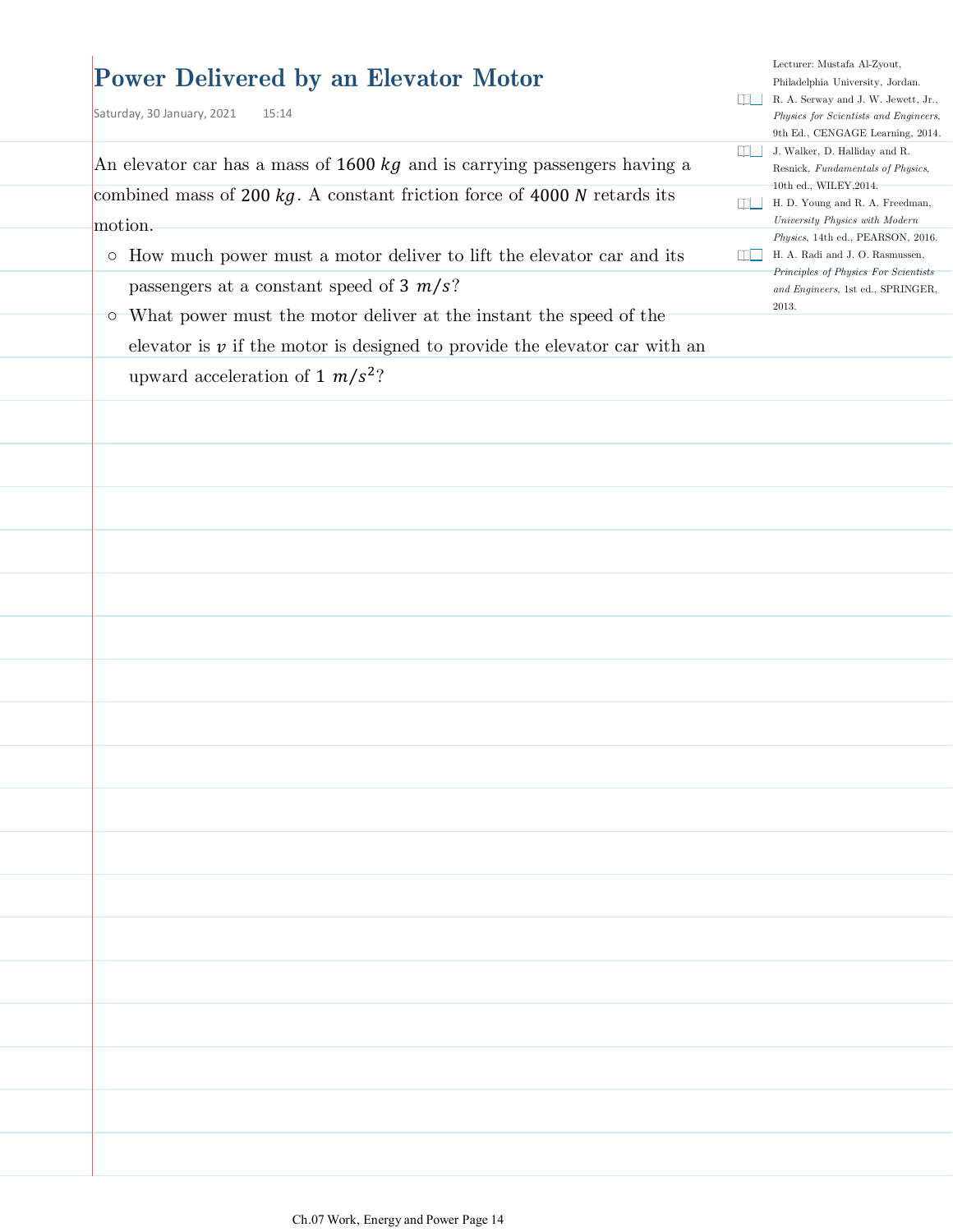#### **Power, force, and velocity**

Saturday, 30 January, 2021 15:15

The figure shows constant forces  $\vec{F}_1$  and  $\vec{F}_2$  acting on a box as the box slides rightward across a frictionless floor. Force  $\vec{F}_1$  is horizontal, with magnitude 2 N; force  $\vec{F}_2$  is angled upward by 60<sup>°</sup> to the floor and has magnitude 4 N. The speed of the box at a certain instant is  $3 \text{ m/s}$ .

- What is the power due to each force acting on the box at that instant, and
- What is the net power?

- R. A. Serway and J. W. Jewett, Jr., *Physics for Scientists and Engineers*, 9th Ed., CENGAGE Learning, 2014.
- J. Walker, D. Halliday and R. Resnick, *Fundamentals of Physics*, 10th ed., WILEY,2014.
- H. D. Young and R. A. Freedman, *University Physics with Modern Physics*, 14th ed., PEARSON, 2016.
- H. A. Radi and J. O. Rasmussen, *Principles of Physics For Scientists and Engineers*, 1st ed., SPRINGER, 2013.

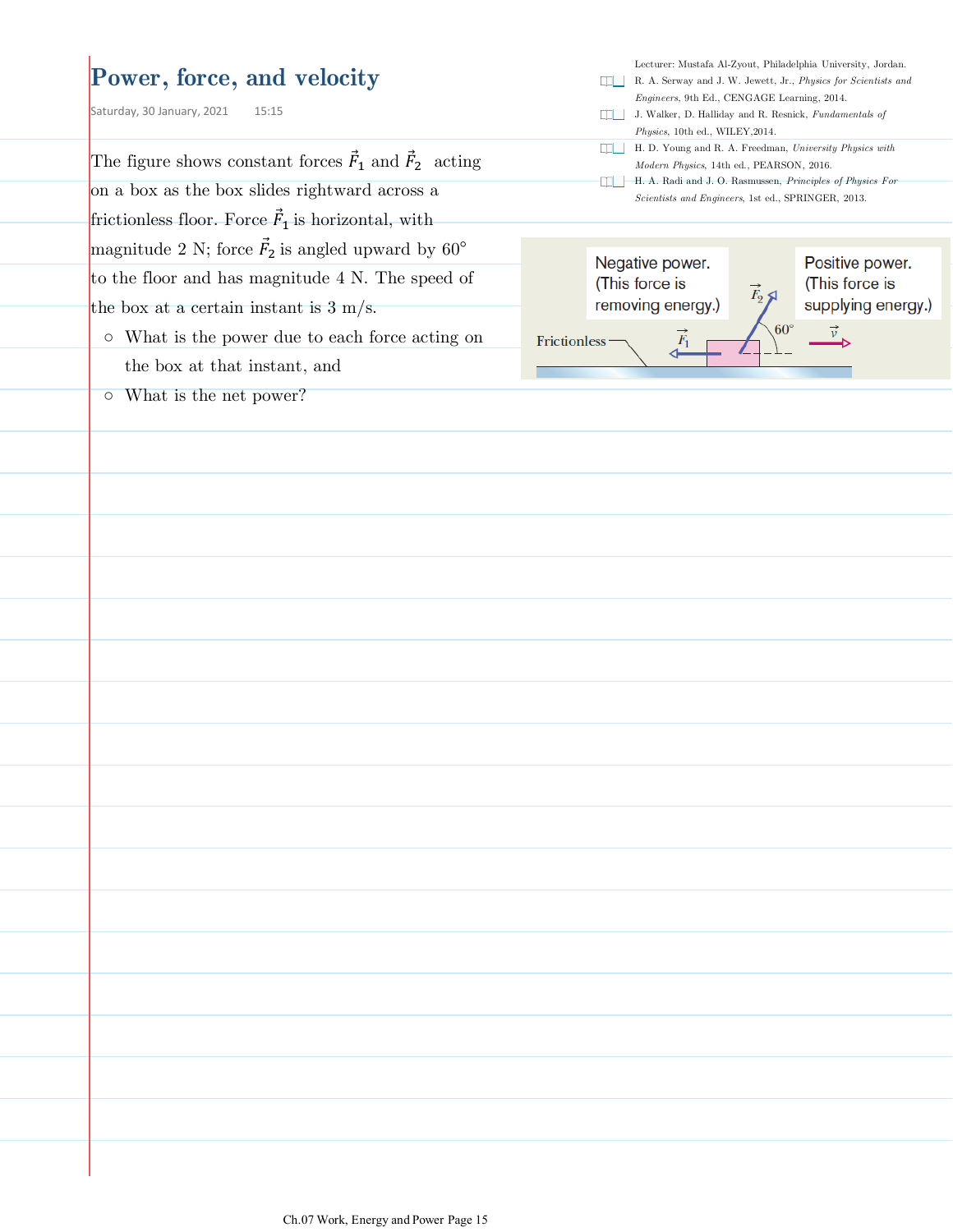### **Average Power**

Saturday, 30 January, 2021 15:15

Lecturer: Mustafa Al-Zyout, Philadelphia University, Jordan.

R. A. Serway and J. W. Jewett, Jr., *Physics for Scientists and Engineers*, 9th Ed., CENGAGE Learning, 2014.

J. Walker, D. Halliday and R. Resnick, *Fundamentals of Physics*, 10th ed., WILEY,2014.

H. D. Young and R. A. Freedman, *University Physics with Modern Physics*, 14th ed., PEARSON, 2016.

H. A. Radi and J. O. Rasmussen, *Principles of Physics For Scientists and Engineers*, 1st ed., SPRINGER, 2013.

The loaded cab of an elevator has a mass of  $3 \times 10^3$  kg and moves 210 m up the shaft in 23 s at constant speed. At what average rate does the force from the cable do work on the cab?